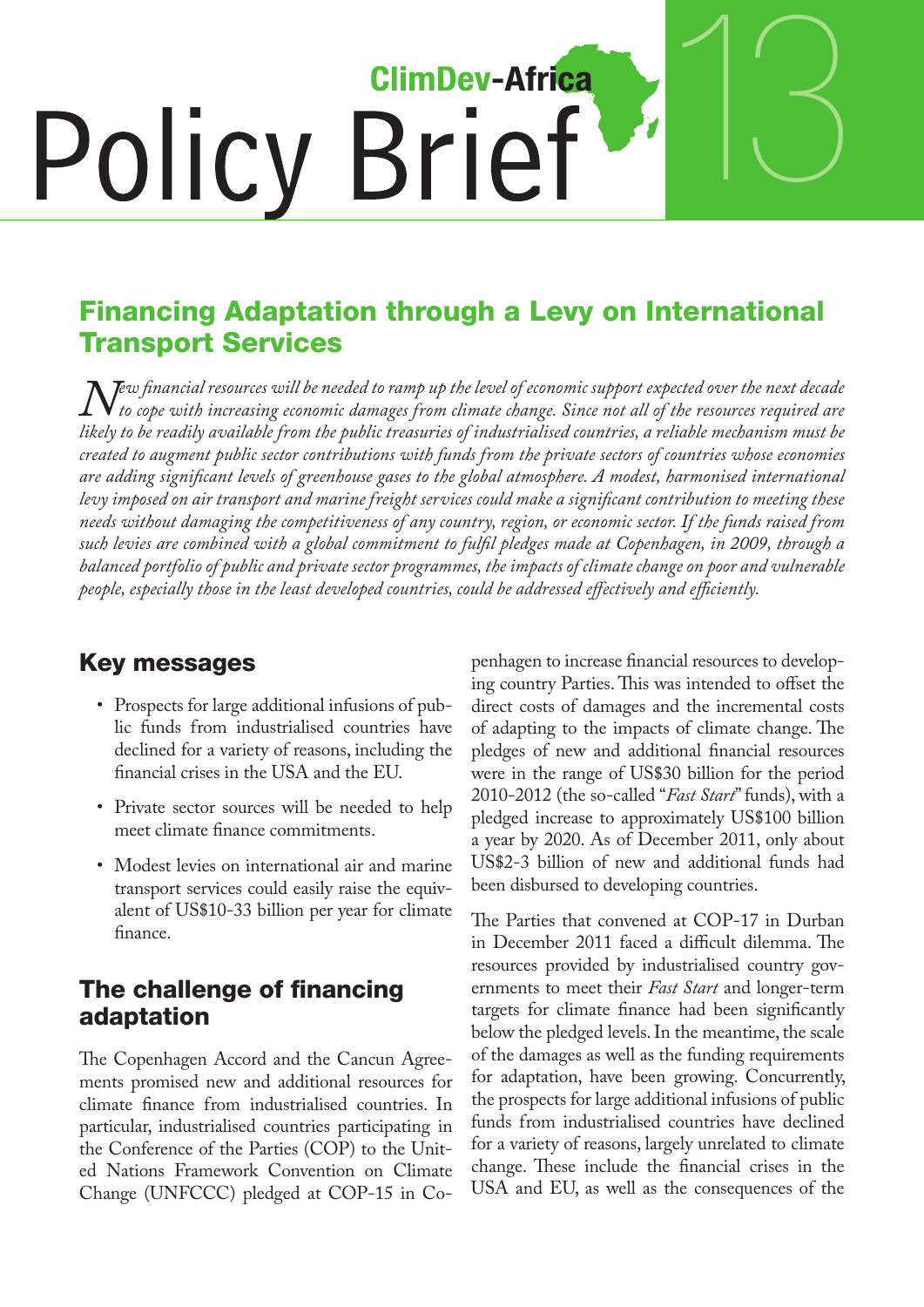earthquake, tsunami, and nuclear accident in Japan. Addressing this dilemma successfully at COP-19 in Warsaw and beyond will require the African Group to speak with one voice and to exert strong leadership in a turbulent environment.

The next decade is likely to be a period of increasing stress for both industrialised and developing countries. Industrialised countries face the need to rebuild trust in their financial sectors and reinvigorate growth in their economies. Developing countries face even sharper challenges in their efforts to meet the UN Millennium Development Goals, fulfil basic human needs, improve public health, and enhance food security,while expanding access to clean water and modern energy services.

This suite of challenges will be made more complex and difficult to address due to the growing impact of climate change. Recent estimates by the World Bank and others suggest that damages resulting from climate change and the financial cost of adaptation to protect the poor in Africa alone will grow from an estimated level of approximately US\$20 billion a year by 2015 to more than US\$50 billion a year by 2030.

#### Some Inconvenient Facts

- • Economic damages due to the impacts of climate change are already being experienced across Africa. These costs raise the price of balanced development and of the efforts by African countries to achieve the UN Millennium Development Goals.
- The estimated cost of adapting to the expected impacts and damages due to climate change far outstrip the domestic resources available to developing countries, especially in Africa.
- • By December 2011, only US\$2-3 billion of new and additional funds had been dispersed to developing countries for the purpose of financing adaptation to the impacts of climate change. Current conditions in some industrialised countries make it unlikely that the remaining commitments to "Fast Start" funds, or to the larger, longterm target of US\$100 billion per year from 2020, will be disbursed promptly.

## Financing the gap through modest but effective means

One possible way to fill the gap between the need for climate finance, the pledges made in Copenhagen and Cancun, and the funds available from public treasuries in the industrialised countries would be to impose a set of uniform international levies on the cost of air passenger and air freight transport, along with a similar levy on international shipments of marine freight. A set of modest levies in the order of US\$0.001-0.002 (or  $€0.001$ -0.002) per revenue-passenger-km, plus US\$0.01- 0.02 (or  $\epsilon$ 0.01-0.02) per tonne-km of air freight, along with a uniform levy of US\$0.0001-0.0002 (or  $\epsilon$ 0.0001-0.0002) per tonne-km of marine freight transport (including both bulk freight and containerised cargo) would raise approximately US\$12-33 billion a year.

These modest levies would have the effect of internalising part of the cost of damage from increasing emissions of greenhouse gases into the global atmosphere. At the same time, the levies would have a marginal effect on the demand for international transport services. Levies could be collected as part of the billing for transport services by transportation companies and conveyed directly to the UNFCCC Secretariat (or its designee) through the International Customs Union or some other appropriate international body. The funds could be transferred directly to the Adaptation Fund and then allocated to developing country regions on the basis of the number of low-income people identified as very vulnerable and at risk from the impacts of climate change.Individual developing country Parties could acquire these resources through the direct access modality of the Adaptation Fund.

A number of historical precedents exist for implementing such an approach. A universal levy has been used to finance the International Oil Pollution Compensation Funds (IOPC Funds), for example. IOPC Funds come from contributions paid by operators of ocean-going tankers, based on the amount of oil received each year.. A number of countries, both in Africa and beyond, have proposed introduction of a similar levy on international air and marine transport.

**ClimDev-Africa**